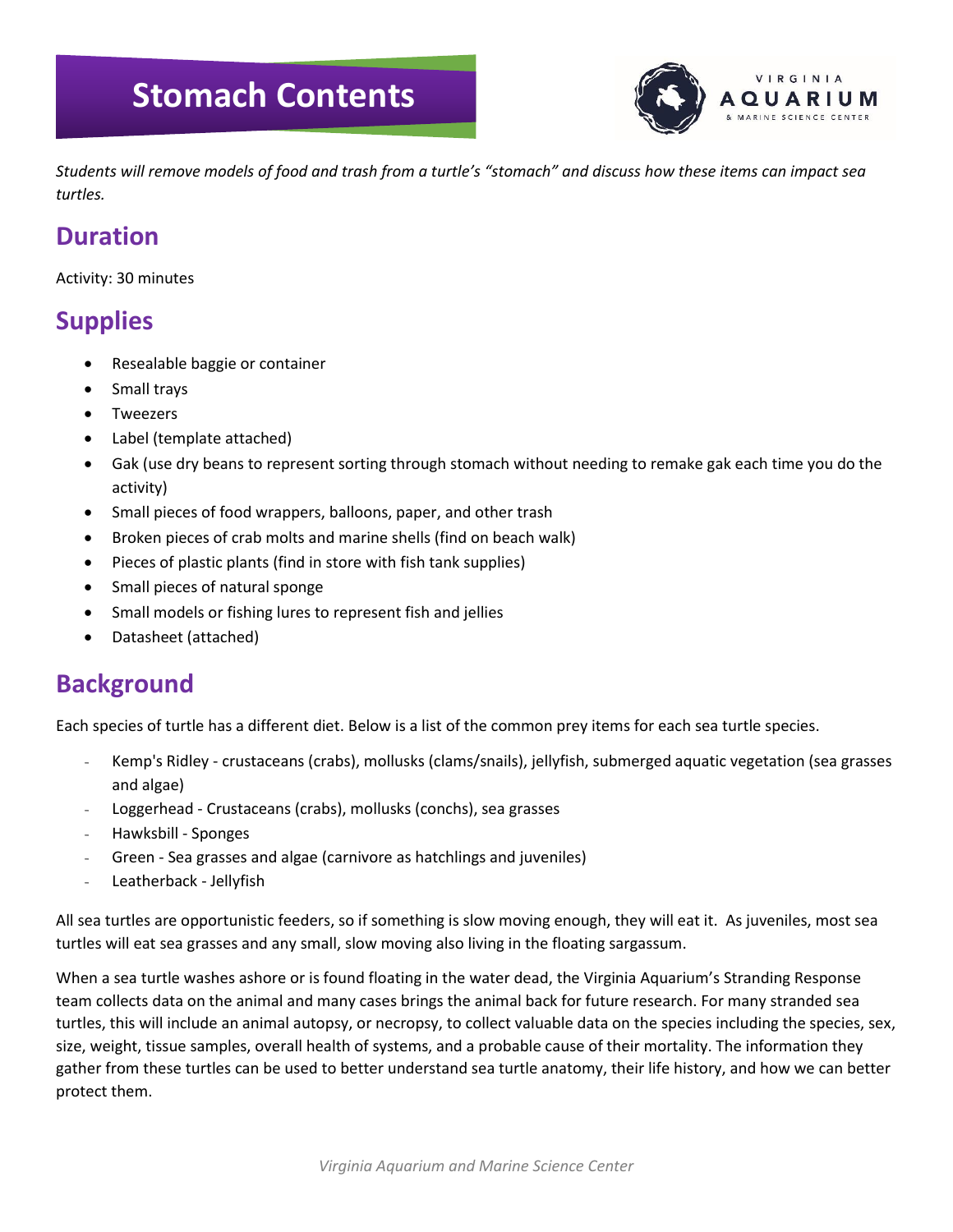During a necropsy, scientists will remove their stomach and digestive track to analysis what they've eaten recently. They can sort through pieces of the prey such as crustaceans (crabs), mollusks (clams, oysters, snails), plant material (algae, seaweed, grasses), sponges, and even fish (bones). If the sea turtle ate something atypical, this can provide evidence for threats they face in their environment and even a probable cause of death. For example, researchers have found significant amounts of trash in a sea turtle's digestive tract with little to no other food. This may have caused the turtle to starve thinking they were full or blocked their tract to ingest food. Scientists have also found fishing gear such as hooks and filament in digestive tracks which has caused infections.

Finding natural food sources in a sea turtle's digestive tract can also give researchers evidence for other behaviors such as foraging around piers and nets. Historically, fish has not been a main diet of sea turtles as turtles are much slower. However, stranding researchers have started to see an increase in fish bones in the necropsied stomachs. What does this tell us about how sea turtles forage for food in our local waters? Is there less of their natural prey (crabs and snails) that's forcing them to seek out other food sources? Are they being opportunistic feeders and seeking out easy prey around fishing piers and fishing nets?

#### **Instructions**

- 1. Have students research the common prey items for each species of sea turtle or review together as a class.
- 2. Provide each student or small group of students with a stomach content bag with label, tray, and tweezers. Before they start removing the contents from the bag or container, have students record the information from the label onto their data sheet including identification number, stranding date, sea turtle species, and stranding location.
- 3. Students should sort through the stomach contents and organize into different categories **fish**, **crustaceans** (crabs), **mollusks** (clams, mussels, snails), **squid/jellies**, and **trash**.
- 4. Students will tally how many of each category they found in their stomach and record on their datasheet.
- 5. Using the data collected and the prey chart on their datasheet, have students answer the questions pertaining to their stranded turtle. Did the turtle eat anything unusual? Could this turtle have stranded based on something it ate? Why would that sea turtle eat those items?
- 6. Have each group share with the whole class what they found in their turtle stomach and how that may have impacted their turtle.
- 7. As a whole class or in their groups, have students identify ways they can help keep sea turtles?

### **Extension**

Have students create a poster or presentation to highlight their findings and set up a research symposium event for them to share. Invite community members and parents to learn about their research and what actions they would recommend protecting sea turtles.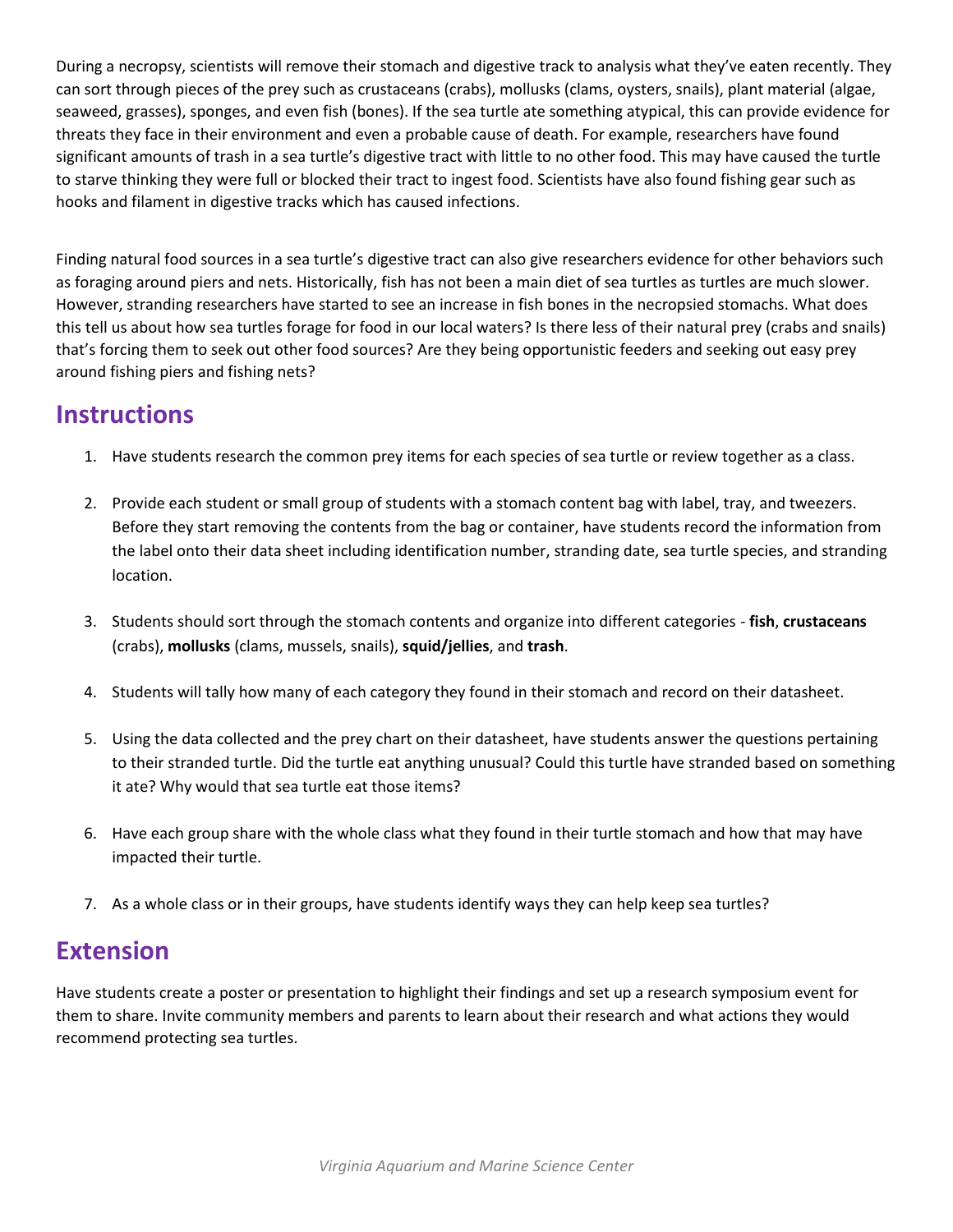# **Stomach Content Analysis**



**Step 1**: Record the identifying data from the label on your stomach content bag or container.

| ID #:                                                                                                                         |                      |
|-------------------------------------------------------------------------------------------------------------------------------|----------------------|
| Date:<br><u> 2002 - 2003 - 2004 - 2005 - 2006 - 2007 - 2008 - 2008 - 2008 - 2008 - 2008 - 2008 - 2008 - 2008 - 2008 - 200</u> | ID #: VAQS 200810003 |
| Location:                                                                                                                     | Date: 13 June 2008   |
| Species <sup>*</sup> :                                                                                                        | Location: Back Bay   |
| *See chart under Step 3 for species abbreviation.                                                                             | Species: CC          |

**Step 2:** Open your stomach contents and place on the tray. Sort materials into similar prey items and record the information below using tally marks.

| Fish                                       |  |
|--------------------------------------------|--|
| Crustaceans (crabs)                        |  |
| Mollusks (clams, oysters, mussels, snails) |  |
| Squid/Jellies                              |  |
| Trash                                      |  |
| Cannot identify                            |  |

**Step 3:** Use the chart below to help you answer the questions on the back of your datasheet.

| <b>Turtle Species</b> | <b>Diet</b>                                                                             |
|-----------------------|-----------------------------------------------------------------------------------------|
| Green (CM)            | Seaweed, seagrasses                                                                     |
| Hawksbill (EI)        | Sponges, worms, mollusks (clams, oysters, snails)                                       |
| Kemps Ridley (LK)     | Crustaceans (crabs)                                                                     |
| Loggerhead (CC)       | Mollusks (clams, oyster, snails), crustaceans (crabs), jellies, fish, some plants       |
| Leatherback (DC)      | Jellies, some items caught in jelly stomachs such as small fish, crabs, and zooplankton |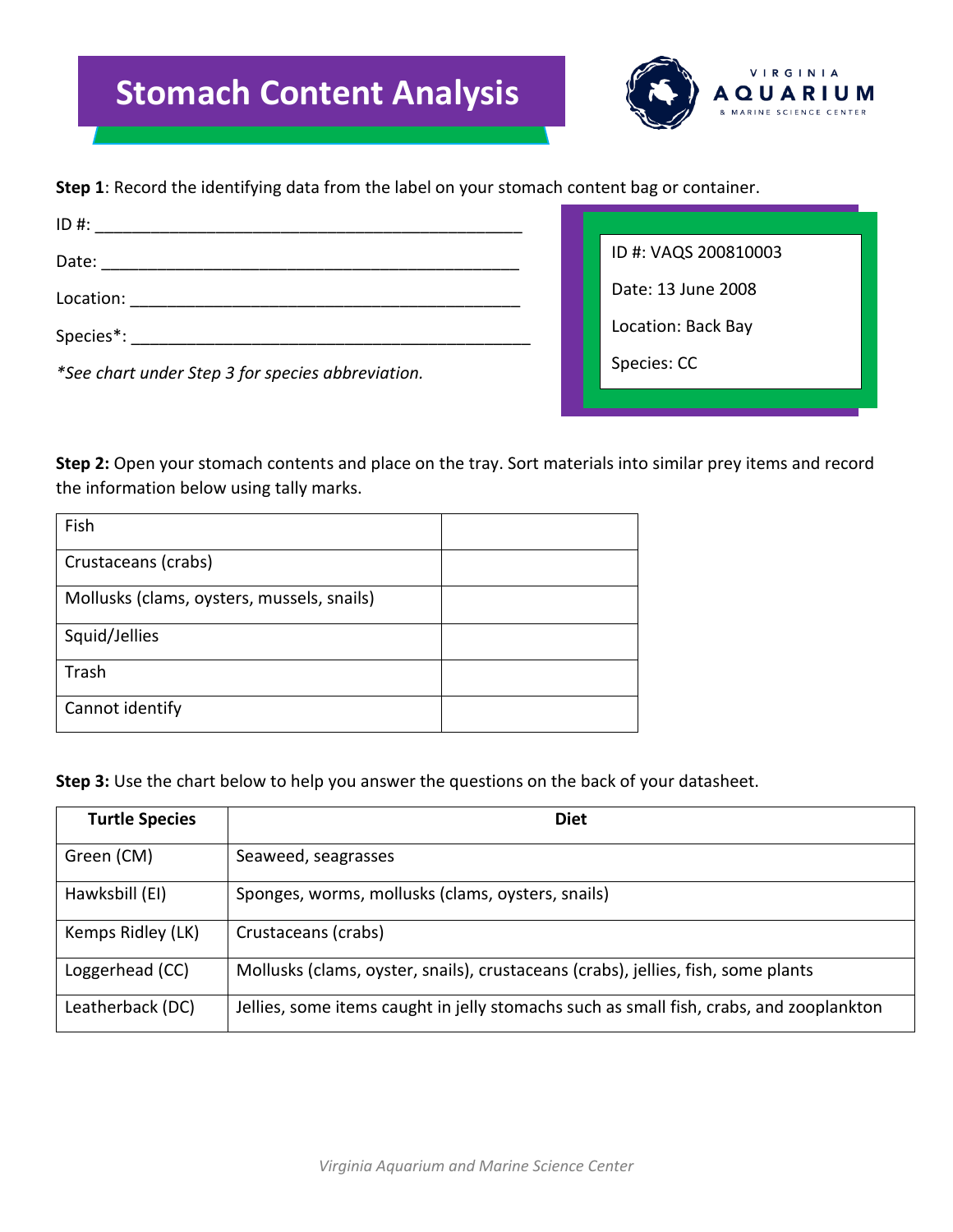#### **Research Questions**

- 1. What was the most common item found in your sea turtle's stomach?
- 2. Did your sea turtle eat prey that's part of their normal diet? If no, please explain what they should be eating.

\_\_\_\_\_\_\_\_\_\_\_\_\_\_\_\_\_\_\_\_\_\_\_\_\_\_\_\_\_\_\_\_\_\_\_\_\_\_\_\_\_\_\_\_\_\_\_\_\_\_\_\_\_\_\_\_\_\_\_\_\_\_\_\_\_\_\_\_\_\_\_\_\_\_\_\_\_\_\_\_\_

\_\_\_\_\_\_\_\_\_\_\_\_\_\_\_\_\_\_\_\_\_\_\_\_\_\_\_\_\_\_\_\_\_\_\_\_\_\_\_\_\_\_\_\_\_\_\_\_\_\_\_\_\_\_\_\_\_\_\_\_\_\_\_\_\_\_\_\_\_\_\_\_\_\_\_\_\_\_\_\_\_

\_\_\_\_\_\_\_\_\_\_\_\_\_\_\_\_\_\_\_\_\_\_\_\_\_\_\_\_\_\_\_\_\_\_\_\_\_\_\_\_\_\_\_\_\_\_\_\_\_\_\_\_\_\_\_\_\_\_\_\_\_\_\_\_\_\_\_\_\_\_\_\_\_\_\_\_\_\_\_\_\_

\_\_\_\_\_\_\_\_\_\_\_\_\_\_\_\_\_\_\_\_\_\_\_\_\_\_\_\_\_\_\_\_\_\_\_\_\_\_\_\_\_\_\_\_\_\_\_\_\_\_\_\_\_\_\_\_\_\_\_\_\_\_\_\_\_\_\_\_\_\_\_\_\_\_\_\_\_\_\_\_\_

\_\_\_\_\_\_\_\_\_\_\_\_\_\_\_\_\_\_\_\_\_\_\_\_\_\_\_\_\_\_\_\_\_\_\_\_\_\_\_\_\_\_\_\_\_\_\_\_\_\_\_\_\_\_\_\_\_\_\_\_\_\_\_\_\_\_\_\_\_\_\_\_\_\_\_\_\_\_\_\_\_

\_\_\_\_\_\_\_\_\_\_\_\_\_\_\_\_\_\_\_\_\_\_\_\_\_\_\_\_\_\_\_\_\_\_\_\_\_\_\_\_\_\_\_\_\_\_\_\_\_\_\_\_\_\_\_\_\_\_\_\_\_\_\_\_\_\_\_\_\_\_\_\_\_\_\_\_\_\_\_\_\_

\_\_\_\_\_\_\_\_\_\_\_\_\_\_\_\_\_\_\_\_\_\_\_\_\_\_\_\_\_\_\_\_\_\_\_\_\_\_\_\_\_\_\_\_\_\_\_\_\_\_\_\_\_\_\_\_\_\_\_\_\_\_\_\_\_\_\_\_\_\_\_\_\_\_\_\_\_\_\_\_\_

\_\_\_\_\_\_\_\_\_\_\_\_\_\_\_\_\_\_\_\_\_\_\_\_\_\_\_\_\_\_\_\_\_\_\_\_\_\_\_\_\_\_\_\_\_\_\_\_\_\_\_\_\_\_\_\_\_\_\_\_\_\_\_\_\_\_\_\_\_\_\_\_\_\_\_\_\_\_\_\_\_

\_\_\_\_\_\_\_\_\_\_\_\_\_\_\_\_\_\_\_\_\_\_\_\_\_\_\_\_\_\_\_\_\_\_\_\_\_\_\_\_\_\_\_\_\_\_\_\_\_\_\_\_\_\_\_\_\_\_\_\_\_\_\_\_\_\_\_\_\_\_\_\_\_\_\_\_\_\_\_\_\_

\_\_\_\_\_\_\_\_\_\_\_\_\_\_\_\_\_\_\_\_\_\_\_\_\_\_\_\_\_\_\_\_\_\_\_\_\_\_\_\_\_\_\_\_\_\_\_\_\_\_\_\_\_\_\_\_\_\_\_\_\_\_\_\_\_\_\_\_\_\_\_\_\_\_\_\_\_\_\_\_\_

- 3. Did you find anything in the stomach unusual for this species to be eating? If yes, please list those items.
- 4. Why do you think the turtle may have been eating these items?
- 5. Do you think that this turtle may have stranded due to something it had been eating? If yes, please explain why.

**Step 4:** Brainstorm ways you can help protect sea turtles based on your research findings.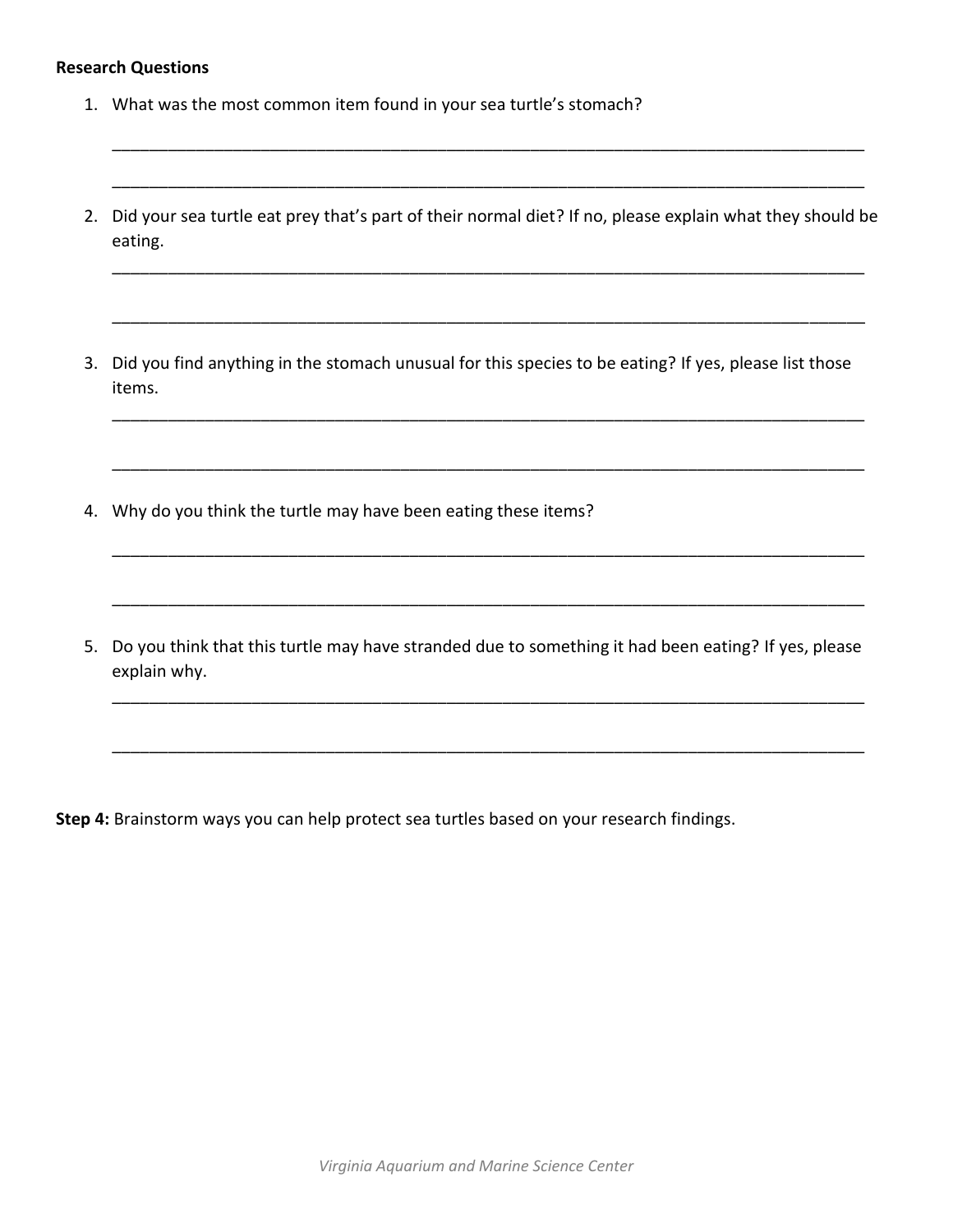| VAQS 200810003 | VAQS 200810010    |
|----------------|-------------------|
| 13 June 2008   | 14 June 2008      |
| Back Bay       | Back Bay          |
| <b>CC</b>      | <b>CC</b>         |
|                |                   |
| VAQS 200810012 | VAQS 200810032    |
| 27 July 2008   | 4 July 2008       |
| Back Bay       | Cape Charles      |
| <b>CM</b>      | <b>CC</b>         |
|                |                   |
| VAQS 200810022 | VAQS 200810013    |
| 13 August 2008 | 7 June 2008       |
| Cape Charles   | Back Bay          |
| DC             | CC                |
|                |                   |
| VAQS 200810001 | VAQS 200810035    |
| 26 May 2008    | 27 August 2008    |
| Back Bay       | <b>Fort Story</b> |
| <b>CC</b>      | <b>CM</b>         |